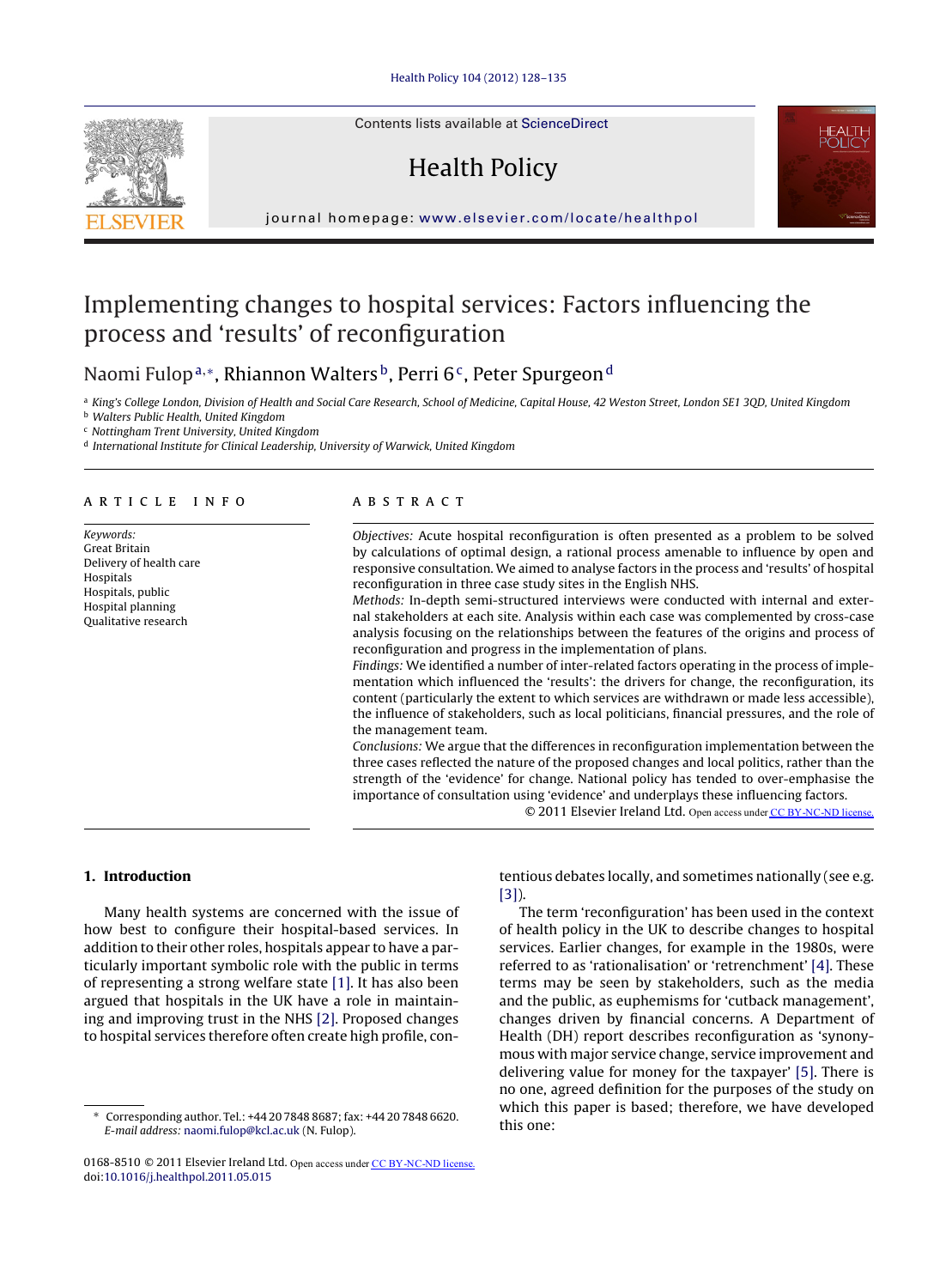<span id="page-1-0"></span>"A deliberately induced change of some significance in the distribution of medical, surgical, diagnostic and ancillary specialties that are available in each hospital or other secondary or tertiary acute care unit in locality, region or health care administrative area" [\[6\].](#page-6-0)

Although it may be associated with mergers, or the formation of structured networks, reconfiguration is that measure of change which directly addresses operational rather than structural change: hospitals may merge, form networks, or change their divisional or governance structures, without reconfiguring services.

The driving forces for these changes to hospital services are related to upward pressure on costs, as a consequence of new technologies and rising public expectations, in parallel with downward pressure from previous periods of economic recession and political unwillingness to increase taxes [\[7\].](#page-7-0) The most frequent response to these pressures is to seek ways of limiting costs. As hospitals account for 40–60% of health expenditure in OECD countries, it is not surprising that the focus has been on acute hospitals and the way in which they are organised [\[7\].](#page-7-0) These drivers are common across countries in Europe [\[7\],](#page-7-0) and other developed countries [\[8\].](#page-7-0) Drivers have also included improved clinical safety and outcomes, using arguments relating to improvements in quality predicted through higher volumes of activity, better medical training, and easier recruitment and retention of staff [\[9\].](#page-7-0) Evidence shows that higher volumes are associated with improved clinical outcomes for some conditions and procedures, but gains are exhausted at relatively low thresholds [\[10\],](#page-7-0) and the mechanism for the relationship, if it is causal, is contested [\[11\].](#page-7-0) Downward pressure on doctors' working hours, particularly in the UK where hours were traditionally long from, among other sources [\[12\],](#page-7-0) the European Working Time Directive (EWTD) has also provided arguments for centralisation and reconfiguration [\[13\].](#page-7-0)

There is, in general, a paucity of empirical studies on the reconfiguration process in the acute sector, particularly on the way the process affected the implementation of changes. There is a substantial literature on the experience of closing long stay psychiatric hospitals (e.g. [\[14,15\]\),](#page-7-0) and there were some studies of 'rationalisation' of acute hospitals in the 1980s [\[4\].](#page-6-0) More recently, there are some examples of studies based on particular local struggles over closure proposals such as in Kidderminster [\[3,16–18\].](#page-6-0) There are also a number of normative and prescriptive papers which develop modelling tools to help decisionmaking (e.g. [\[19–24\]\).](#page-7-0) There is a literature on mergers of hospitals, although these have not always resulted in service reconfigurations (e.g. [\[25,26\]\),](#page-7-0) and studies on other types of relationships between hospitals, such as networks (see e.g. [\[27\]\).](#page-7-0)

The term 'reconfiguration' has tended to be used in the UK policy context in a way which suggests a problem to be solved by calculations of optimal design. The DH and local health policy makers have often presented it as a technical matter of optimising bed to population ratios, or co-locating services that require close connections, and achieving "rational" resource allocation (e.g. [\[21\]\).](#page-7-0) However, the evidence base for these optimal ratios is slender, and much of it relies largely on rules of thumb endorsed by established professional clinical institutes, rather than on careful evaluations. In England, government documents and policies have increasingly emphasised the role of 'evidence' and consultation with the public (e.g. [\[5\]\)](#page-6-0) based on the assumption that if only the public are involved 'enough' and are presented with the 'right evidence' they will be convinced of the need to change.

This paper analyses a number of factors important in the process and 'results' of implementation at a local level from a study of three cases of reconfiguration in the English NHS. Findings are presented indicating the following interrelated factors: the content and drivers of the proposed changes, responses of stakeholders, and financial pressures, thereby illustrating the complexity of the process. The paper thereby also provides an analysis of the extent to which representation of reconfiguration as a rational process amenable to influence by open and responsive consultation is a helpful one.

## **2. Methods**

We used a comparative case study design to enhance both internal and external validity [\[28,29\].](#page-7-0) Yin [\[30\]](#page-7-0) suggests that case studies are particularly suited to the complex nature of health service systems and are a powerful way of gathering detailed, in-depth data on organisational processes and the impact of policy changes [\[31\].](#page-7-0)

## 2.1. Case studies and interviewees

Three case study hospital trusts (National Health Service organisations providing hospital care and often including more than one hospital site) where reconfiguration was in progress were selected by England's Department of Health (DH) as they were part of a pilot programme receiving some DH funding to support the process.

We identified a list of core key informants to be interviewed in each trust (Table 1). To this core group we added further clinicians, managers, and stakeholders from outside

**Table 1** stakeholders interviewed in all three case studies.

| Internal stakeholders                                                                                                                                                                            | External stakeholders                                                                                                                                                                         |
|--------------------------------------------------------------------------------------------------------------------------------------------------------------------------------------------------|-----------------------------------------------------------------------------------------------------------------------------------------------------------------------------------------------|
| Chair of Board<br>Chief Executive Officer<br>Director of Nursing<br><b>Medical Director</b><br>Project Manager<br><b>Financial Director</b><br>Director of<br>Modernization/Service<br>Re-design | Strategic Health Authorities <sup>a</sup><br>Primary Care Trusts <sup>b</sup><br>Social Services<br>Overview and Scrutiny Committees <sup>c</sup><br>Member of Parliament (MP)<br>Local Media |
|                                                                                                                                                                                                  |                                                                                                                                                                                               |

<sup>a</sup> A type of English NHS organisation, created in 2002, responsible for strategic planning and maintaining quality in NHS services across several Primary Care Trusts.

<sup>b</sup> A type of English NHS organisation, created in 2002, which commissions services, sometimes provides community services, and co-ordinates general practitioner services).

<sup>c</sup> Local government committees responsible for reviewing decisions, performance and policy of local NHS organisations on behalf of the community, intended to give the NHS some democratic accountability through an elected body.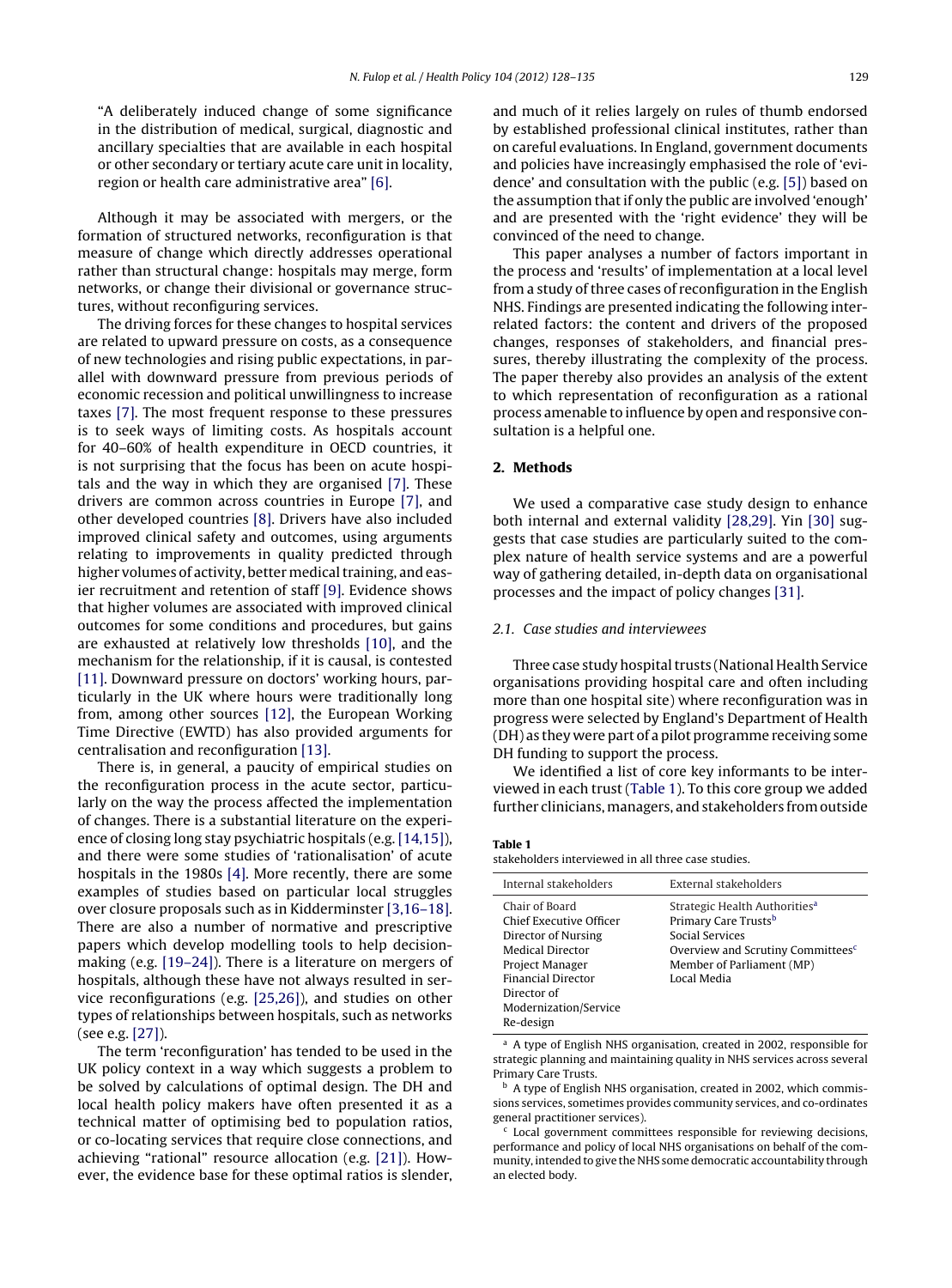the trust. Interviewees are summarised in Table 2. Interviews took place from February 2005 to September 2007, in two periods separated by 18 months, to examine the process of reconfiguration. Two researchers (one for round 1 and one for round 2) conducted face-to-face interviews, usually at the interviewee's workplace. Interviews were recorded and transcribed for analysis.

Interviewees were anonymised and we removed details identifying the sites from reports of findings and from this paper.

## 2.2. Design and analysis

The study focused on reconfiguration as a process [\[29\].](#page-7-0) We combined inductive and deductive approaches [\[29,32\].](#page-7-0) The data were analysed using 'Framework', a systematic and comprehensive method for classifying and interpreting qualitative data [\[33\].](#page-7-0) The topic guide for interviews and initial broad headings used for analysis drew in issues identified in the literature including drivers of change, consultation and involvement of stakeholders, experience of implementation of reconfiguration and the impact of reconfiguration. As new issues emerged we added headings and subheadings.

Two researchers independently read interview transcripts and refined findings after discussion with the full research team. One researcher summarised each response in a matrix under the initial broad headings and new headings and subheadings from emerging themes. We returned to the dataset several times until all interviews had been analysed under the full set of headings. Data were analysed both within each case and across cases. The latter analysis focused on links between features of the origins and processes of reconfiguration and progress in implementation of plans.

### **3. Results**

For each of the three case studies we provide a description of the trust and the planned reconfiguration, and analyses of drivers for change, early implementation, and later progress and prospects for the viability of reconfigured services. Each reconfiguration involved an attempt to ensure the viability of a small hospital to maintain access to services for the local community, and each was ultimately jeopardised by a new scheme for payment for hospital services, termed payment by results (PbR) but in fact, and acknowledged as, payment for activity [\[34,35\].](#page-7-0) PbR is designed to facilitate patient choice and competition between by providers by paying providers a fixed

price for healthcare resource groups according to how sick the patient is and the cost of the treatment [\[36\].](#page-7-0) Comparison across the three case study sites identified the drivers for and content of the changes, responses of stakeholders, financial pressures, and the approach of the senior management team as influential in the process and outcome of reconfiguration.

[Table](#page-3-0) 3 summarises the characteristics of the trust and reconfigurations, and the progress of reconfiguration.

## 3.1. City Trust

City Trust is in an urban area including both deprived and more prosperous populations. It comprises a large teaching hospital (Big Hospital) and a smaller district general hospital (DGH) (Small Hospital). The hospitals merged into a single organisation before the study began and when reconfiguration of services at Small Hospital was already under way. The changes involved narrowing conditions treated to common ones such as asthma, diabetes and heart disease, and radical redesign of the patient journey. Some treatment was moved to community settings, and the primary care trust(PCT, see [Table](#page-1-0) 1 for definition) would share the delivery of services in the hospital accident and emergency department. This reconfiguration was preceded by the setting up of an NHS diagnostic and treatment centre for elective surgery. The merger with Big Hospital meant that specialist services could be provided within the same trust.

The new patient pathway – including early contact with a consultant – was embedded in the design of a new building funded through the Private Finance Initiative (PFI, a public–private partnership scheme in the UK public sector whereby the private sector provides capital for development, which the public sector repays over long periods, accepting higher costs of capital in the expectation that they will be more than offset by reduced operating costs from greater efficiency [\[37\]\).](#page-7-0)

Internal interviewees reported that the strongest driver was concern about the viability of a small DGH in an area well-provided by specialist hospitals given pressures, including those from the EWTD, to comply with staffing and training requirements prescribed by professional standard-setting bodies. The designers of this reconfiguration hoped, by excelling in the treatment of common conditions, to stand out in an area well provided with specialist tertiary centres.

'. . . they'd been faced with "We're going to close your hospital". We sold them a package which said "They won't close our hospital if we redesign it and do it in a

**Table 2** Profile of case study interviewees.

|                            | Type of stakeholder |         |                       |         |          |         |         |         |
|----------------------------|---------------------|---------|-----------------------|---------|----------|---------|---------|---------|
|                            | Internal clinical   |         | Internal non-clinical |         | External |         | Total   |         |
|                            | Round 1             | Round 2 | Round 1               | Round 2 | Round 1  | Round 2 | Round 1 | Round 2 |
| City Trust                 |                     |         |                       | 4       |          | 4       | 14      | 15      |
| <b>Rural Trust North</b>   |                     |         |                       | 4       |          | 8       | 18      | 19      |
| Rural Trust South          |                     |         |                       |         | Q        | 11      | 20      | 23      |
| Total number of interviews |                     |         |                       |         |          |         | 52      | 57      |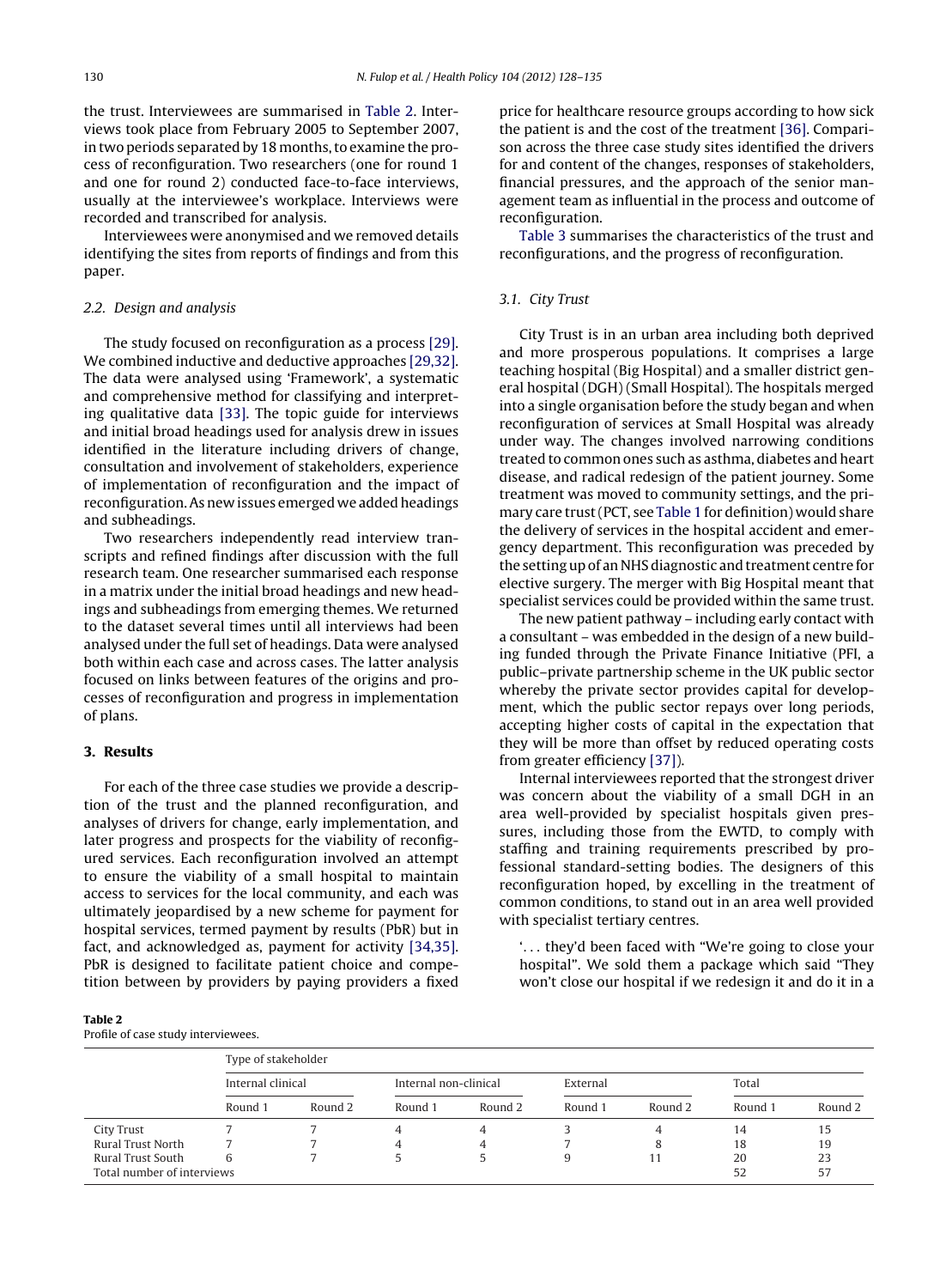<span id="page-3-0"></span>

| Table 3    |  |  |  |
|------------|--|--|--|
| <b>ALC</b> |  |  |  |

Characteristics of trust, reconfiguration, and 'results'.

|                             | City Trust                                                                                                                                                                                                                                  | <b>Rural Trust North</b>                                                                                                                                                                                | <b>Rural Trust South</b>                                                                                                                                                                             |
|-----------------------------|---------------------------------------------------------------------------------------------------------------------------------------------------------------------------------------------------------------------------------------------|---------------------------------------------------------------------------------------------------------------------------------------------------------------------------------------------------------|------------------------------------------------------------------------------------------------------------------------------------------------------------------------------------------------------|
| Sites included in study     | Big Hospital – large teaching hospital<br>and Small Hospital - small district<br>general hospital (DGH). The two<br>merged shortly before the start of the<br>study                                                                         | Medium DGH and Little DGH merged<br>before reconfiguration. Merger with<br>Large DGH - was an element of<br>reconfiguration                                                                             | General Hospital - large DGH, and<br>Community Hospital - community<br>hospital                                                                                                                      |
| Socio-demographic<br>issues | Sites close together in metropolitan<br>community                                                                                                                                                                                           | Hospitals are in small towns<br>surrounded by dispersed community                                                                                                                                       | In towns twenty miles apart in isolated<br>dispersed community in tourist area                                                                                                                       |
| Drivers of change           | Sustain emergency care given<br>workforce pressures including<br>European Working Time Directive and<br>training requirements                                                                                                               | Sustain surgical services at Little DGH<br>compatible with training requirements<br>Sustain some obstetrics, gynaecology<br>and child health services at Little DGH<br>given training and safety issues | Maintain services in Community<br>Hospital serving small isolated town<br>while maintaining clinical standards<br>given workforce constraints                                                        |
| Consultation                | Consulted on new building but not<br>service redesign                                                                                                                                                                                       | Consultations separately on surgery<br>and obstetrics/gynaecology/child<br>health                                                                                                                       | Several public consultations by Trust<br>and PCT met with public opposition. A<br>consultation led by new PCT resulted in<br>review which secured most threatened<br>services at end of study period |
| Changes implemented         | Service changes internal to trust fully<br>implemented, including new building<br>and model of care<br>Positive expected outcomes reported                                                                                                  | Almost complete implementation of<br>reconfiguration plan                                                                                                                                               | No agreed plan                                                                                                                                                                                       |
| Changes not<br>implemented  | Some elements involving delivery of<br>care in community not implemented<br>because of - PCT had deficit and could<br>not deliver some of its part of the<br>reconfiguration<br>Low surgical activity in diagnostic and<br>treatment centre | Integration of surgical services across<br>three sites not working as designed,<br>jeopardising sustainability of Little<br>DGH's elective surgical unit                                                | No reconfiguration achieved                                                                                                                                                                          |

different way and isn't this exciting?" And they bought into that'. Internal stakeholder, Round 1

There was no public consultation specifically over this service change, and no public concern was raised about its introduction. At the first round of interviews the operation of redesigned services had begun. By the second, interviewees reported that elements within Small Hospital were operating as planned:

'. . . they basically created a whole model. It's working and now we're putting it up in front and saying, "Look, you said this couldn't be done. We've done it here. If we can do it there, why can't we do it here?"' External stakeholder, Round 1

However some community-based and general practice elements were not implemented because of a PCT deficit, including a GP-run minor injuries unit in a community hospital, and GP-led minor injuries in the hospital.

The redesign of services in this trust was reported to be viewed by government as a model which other small hospitals could follow.

Events outside the trust made the survival of the new services questionable. The PCT deficit, and loss of its planned elements to the redesign meant that part of the unique patient journey was lost. The trust itself went into deficit during the study period, with the redesigned acute admission process and the diagnostic and treatment centre at Small Hospital identified as contributing significantly to losses, because of low levels of activity. PbR conflicted with an earlier government policy for shifting treatment to community services [\[38\]](#page-7-0) which underpinned Small Hospital's redesign, by giving incentives forhospitalisation. Some

interviewees also perceived PbR as putting it at a disadvantage with the private sector by fixing NHS service prices while private hospitals were free to vary prices in response to the market, and cross-subsidise.

## 3.2. Rural Trust North

Rural Trust North had three main hospitals in a rural area dotted with formerly industrial towns. Each was a separate hospital trust in the recent past. A need to create services with sufficient volume for modern training standards while still accessible to a dispersed and deprived community drove merger between Medium DGH, a moderately sized DGH, and Little DGH, a smaller hospital 15 miles away. A later merger with Large DGH was an elementin the reconfiguration under study. Our study focused on the relocations of obstetric and emergency surgery services,two elements of a larger reconfiguration. Little DGH's emergency surgery and consultant-led obstetrics moved to Medium DGH, while stroke services, elective surgery and haematology moved to Little DGH.

Interviewees reported that the main driver for reconfiguration was the delivery of safe services in Little DGH, compatible with workforce and training requirements of regulatory bodies. Consultants in Medium DGH initiated the plan, and an external expert, appointed to resolve concerns of a PCT, introduced new elements including the merger with Large DGH. The expert intended this merger to introduce higher volumes of elective surgery to Little DGH's new theatres built with PFI funding.

Internal interviewees reported that the reconfiguration was implemented to time and on budget, in accordance with a well developed plan.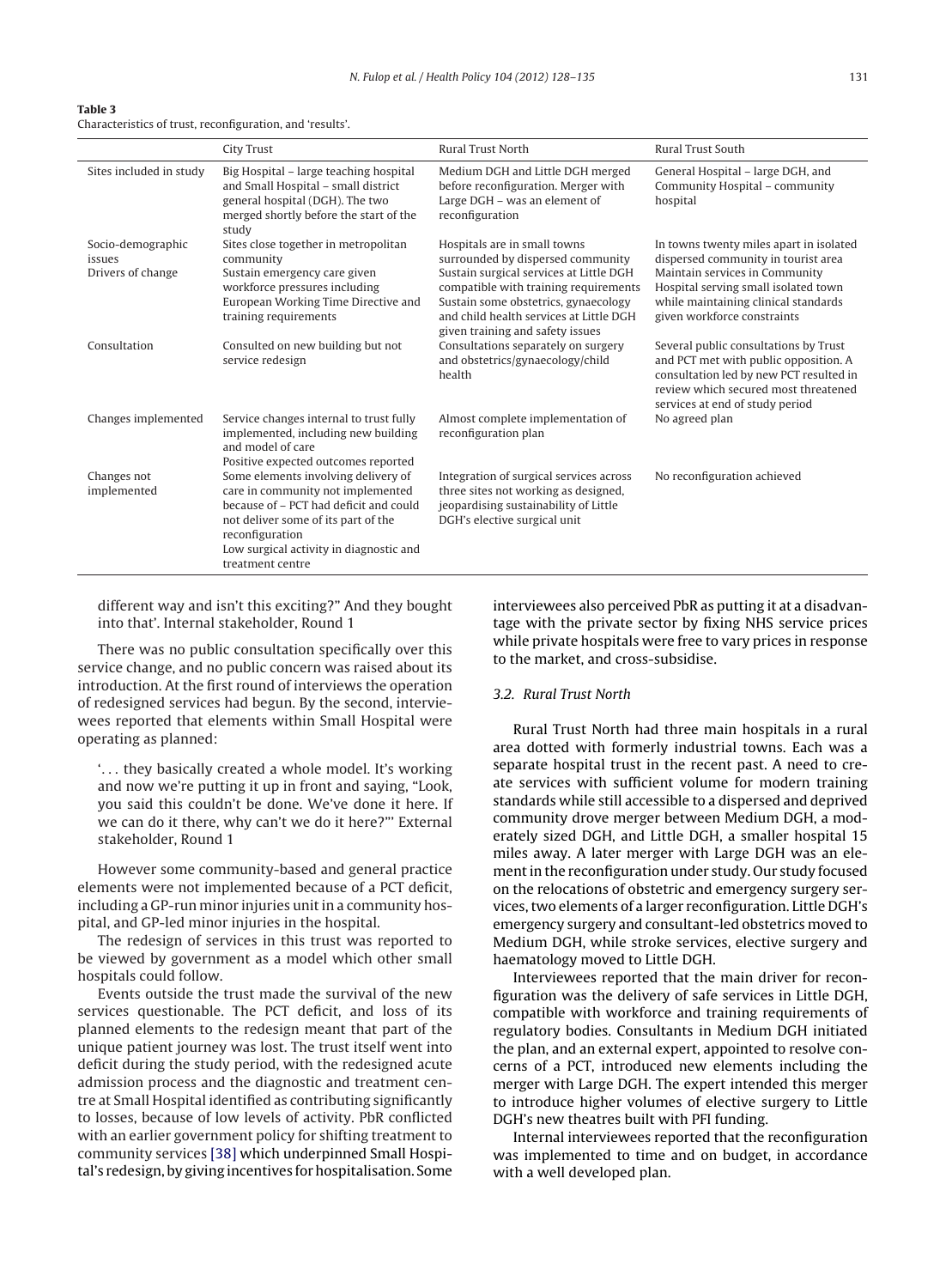'The biggest strength . . . is the project management and I would say that that was strong both internally, but also strong performance management by the then health authority to ensure that the changes were implemented'. Internal non-clinical stakeholder, Round 2

Their public consultations met with and overcame opposition and they reported introducing some elements of the plan, including Little DGH's midwifery-led unit, as a result of consultation.

However, some internal clinical interviewees at Little DGH felt vulnerable, arguing that management saw the site as a first choice for cuts. They, and interviewees at Medium DGH, reported that senior clinicians at Large DGH were reluctant partners to the merger, and perceived the development of Little DGH as being atthe expense of a necessary expansion of capacity on their own site. Some respondents at other sites believed that providing services at Little DGH conflicted with Large DGH consultants' private work. They had not referred to the Little DGH surgical unit to the level hoped for:

'. . . a huge reluctance of people to change the way they work and perhaps an element of reluctance of management to, you know "Come on guys, we want you to go and do your operative, your elective operative stuff at Little DGH"'. Internal clinical stakeholder, Round 2

Rural Trust North was the only case study of the three not to experience financial problems. The NHS organisations in the area including its PCTs were financially sound. Powerful members of government represented local constituencies, and they and local government supported the trust management.

By the second round of interviews, interviewees were still satisfied at the progress of the reconfiguration, although they reported continued lack of commitment to the merged trust from Large DGH clinicians. Several directorates had merged across the trust. Most single-hospital directorates were in Large DGH. Little DGH clinical interviewees' concerns about their site's viability remained.

The long-term sustainability of the services at Little DGH was poor. Under PbR the elective theatres and midwiferyled unit looked uneconomic because of low activity levels. The trust was still committed to PFI payments for the building.

## 3.3. Rural Trust South

Rural Trust South is in a rural, tourist area. General Hospital is a large DGH in a central town, and Community Hospital, a small hospital in a town 25 miles away. The trust must accommodate peaks in demand at holiday times and make services accessible to a dispersed community. The PCT and trust developed reconfiguration plans to bring more serious urgent cases from Community Hospital to General Hospital over nearly a decade.

Consultants at General Hospital became anxious about safe provision of services at Community Hospital, particularly emergency medical and surgical admissions and anaesthetic cover, given workforce constraints. The trust and PCT were concerned to maintain a viable unit on the

site because of the strength of community attachment to local provision.

'I would never ever recommend the service to be withdrawn if it was a great service that was utterly sensible, but was expensive. It's just that this service is not sensible, it's not safe and it's costing a fortune and all of those three put together the reason that that is happening is because the, the local politicians and health groups [in the area of Community Hospital] are holding this hospital to ransom, and threatening both individuals and the organisation with all sorts if anybody touches our hospital and tries to downgrade it any further'. Internal clinical stakeholder, Round 2

We observed several attempts to agree a reconfiguration, rather than a reconfiguration process. Consultation on each plan, and on a leaked tentative proposal, sparked vehement protest including street demonstrations. Twice a Minister of Health intervened to promise that existing services would be maintained, overruling trust and PCT proposals.

A joint body with community involvement, with a chair trusted by the community fromoutside the area, and advice from an outside expert, made one attempt at resolution. The resulting plan, initially acceptable to both sides, proved technically impractical to the trust and gave insufficient security to campaigners. The trust made a new proposal for increased elective, low risk and outpatient activity at Community Hospital, while services deemed risky were moved to General Hospital. The community campaign was suspicious of all moves of services away from Community Hospital, which it attributed to attempts to cut costs. A trust deficit emerging during study period supported these entrenched views. The campaign was strengthened by funding and political support from local councils and members of parliament opposed to the party of government who perceived NHS problems as government failings.

As data collection ended a new county-wide PCT replaced the previous smaller ones, and initiated a service review. The review had a deliberately conciliatory approach to the community campaign, and made early commitments to maintaining some threatened services at Community Hospital.

Resolution of Rural Trust South's clinical concerns would mean restoring the community campaign's confidence in NHS organisations, or reducing its impact. The new PCT's conciliatory approach seemed to be productive, and a local government reorganisation has removed the tier of government which funded the campaign. Community Hospital was economically unviable under PbR. The financial viability of Community Hospital may prove more intractable.

## 3.4. Cross-case analysis

At City Trust and Rural Trust North case study sites, substantial changes were made in accordance with a reconfiguration plan, while at Rural Trust South, a plan was yet to be agreed. At City Trust, progress seemed to have stalled by the end of data collection, because of financial problems, and the future of all three trusts was jeopardised by finan-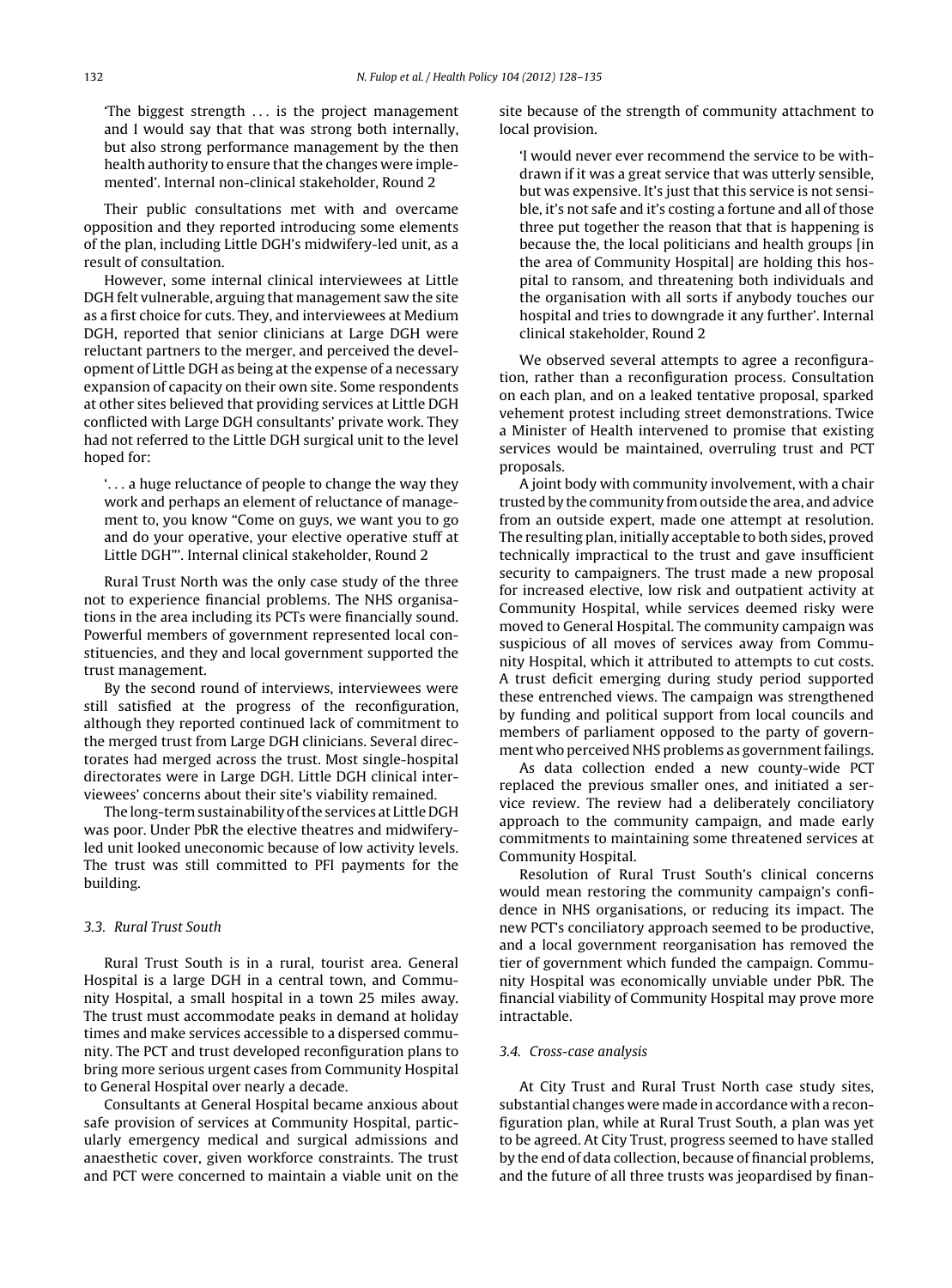#### **Table 4**

Factors influencing 'results'.

|                                                                             | City Trust                                                                                                                                                                                                                                                                                                                       | <b>Rural Trust North</b>                                                                                                                                               | <b>Rural Trust South</b>                                                                                                                                                                                                                                                                                                    |
|-----------------------------------------------------------------------------|----------------------------------------------------------------------------------------------------------------------------------------------------------------------------------------------------------------------------------------------------------------------------------------------------------------------------------|------------------------------------------------------------------------------------------------------------------------------------------------------------------------|-----------------------------------------------------------------------------------------------------------------------------------------------------------------------------------------------------------------------------------------------------------------------------------------------------------------------------|
| Characteristics of<br>reconfiguration<br>with impact on<br>local population | Involved no removal of services:<br>modern building replaced a<br>dilapidated one, designed around the<br>patient journey                                                                                                                                                                                                        | Removal of services from isolated<br>community, and some enhancement of<br>existing services. Depended on<br>integrated operation of 3<br>geographically distant units | No model of care presented which met<br>internal objective to remove clinically<br>'unsafe' service while addressing<br>community concerns about access                                                                                                                                                                     |
| Response to<br>reconfiguration<br>and consultation                          | No concerns expressed about redesign<br>by external stakeholders                                                                                                                                                                                                                                                                 | Concerns expressed some of which<br>resulted in change to reconfiguration<br>plan e.g. introducing a midwifery-led<br>unit                                             | Community campaign organised large<br>demonstrations, supported by other<br>external stakeholders, and rejected all<br>plans put forward by trust                                                                                                                                                                           |
| National politics                                                           | Government saw small hospital as a<br>model for sustaining other Small<br>Hospitals                                                                                                                                                                                                                                              | Powerful members of government<br>represented the area in parliament and<br>local councils were supportive of trust                                                    | MPs and all local authorities were from<br>political parties opposed to the party of<br>government and partly blamed<br>government policy for problems with<br>health services. Two government ministers<br>had visited the area at the time of protests<br>and supported the local community<br>position against the trust |
| Local events with<br>financial impact                                       | PCT deficit leading to loss of PCT<br>provision of community services<br>integral to redesign<br>Trust deficit changed trust's priorities                                                                                                                                                                                        | Rural Trust North is the only study<br>trust not have to deal with deficits of<br>its own or in its health economy                                                     | Trust deficit emerged, and grew, over<br>study period                                                                                                                                                                                                                                                                       |
| National policy<br>with financial<br>impact                                 | Payment by results (PbR) penalised the<br>model which shifted much<br>traditionally acute care to community,<br>and contributed to low surgical activity<br>by making diagnostic and treatment<br>centre less competitive<br>Private Finance Initiative (PFI)<br>payments at Small Hospital<br>contributed to costs at this site | Financial sustainability was<br>jeopardised by PbR with impact on<br>sustainability and competitiveness<br>PFI payments for Little DGH added to<br>overheads           | PbR threatened the sustainability of<br>services at Community Hospital                                                                                                                                                                                                                                                      |

cial problems in the pipeline, made more apparent by PbR. Table 4 summarises factors influencing 'results'.

#### 3.4.1. Drivers for and content of change

All three reconfigurations were driven by attempts to provide accessible services in small units, but that superficial resemblance concealed differences. At City Trust, management anticipated an economic threat to the small unit, and devised a solution (which involved no loss of services), by seeking a niche in the wider health economy without any evidence of community concern, while in Rural Trust North and Rural Trust South, with more dispersed communities, the attempt to preserve small units was in response to community concerns. Clinicians and managers sought to ensure a configuration of services at these units which was safe and viable, removing services to other sites which they believed were more safely or economically delivered at higher volume.

#### 3.4.2. Influence of stakeholders

Community concerns also influenced the progress of reconfiguration, at Rural Trust South obstructing the agreement of a plan, and at Rural Trust North being apparently managed and overcome, while no significant community opposition was reported at City Trust. Other stakeholders – local and national politicians – also influenced the progress of reconfiguration. At Rural Trust North particularly, political support seemed to protect the trust management's efforts, while at Rural Trust South, political support and

financial contributions from local government strengthened community opposition to reconfiguration plans.

### 3.4.3. Financial pressures

The financial state of the health economy changed the course of City Trust's reconfiguration when the PCT's financial problems meant that PCT elements were not implemented. The trust's own deficit led to close examination of the viability of reconfigured services. At Rural Trust South, the trust's deficit deepened community mistrust in reconfiguration attempts. At Rural Trust North, a robust health economy seems to have facilitated implementation of plans.

### 3.4.4. Senior management approach

The cohesiveness of the senior management team seemed to be related to the progress of reconfiguration at City Trust and Rural Trust North. At City Trust, the reconfiguration was initiated when Small Hospital was an independent trust reported as having a dynamic and innovative culture, and initially the board of City Trust was dominated by Small Hospital Trust board members. Over the course of the study, these members were replaced by outsiders who looked more critically at the reconfiguration in the light of the trust's deficit and those elsewhere in the health economy. Rural Trust North's board was reported to be cohesive and to share a project management approach. Membership did not change over the period of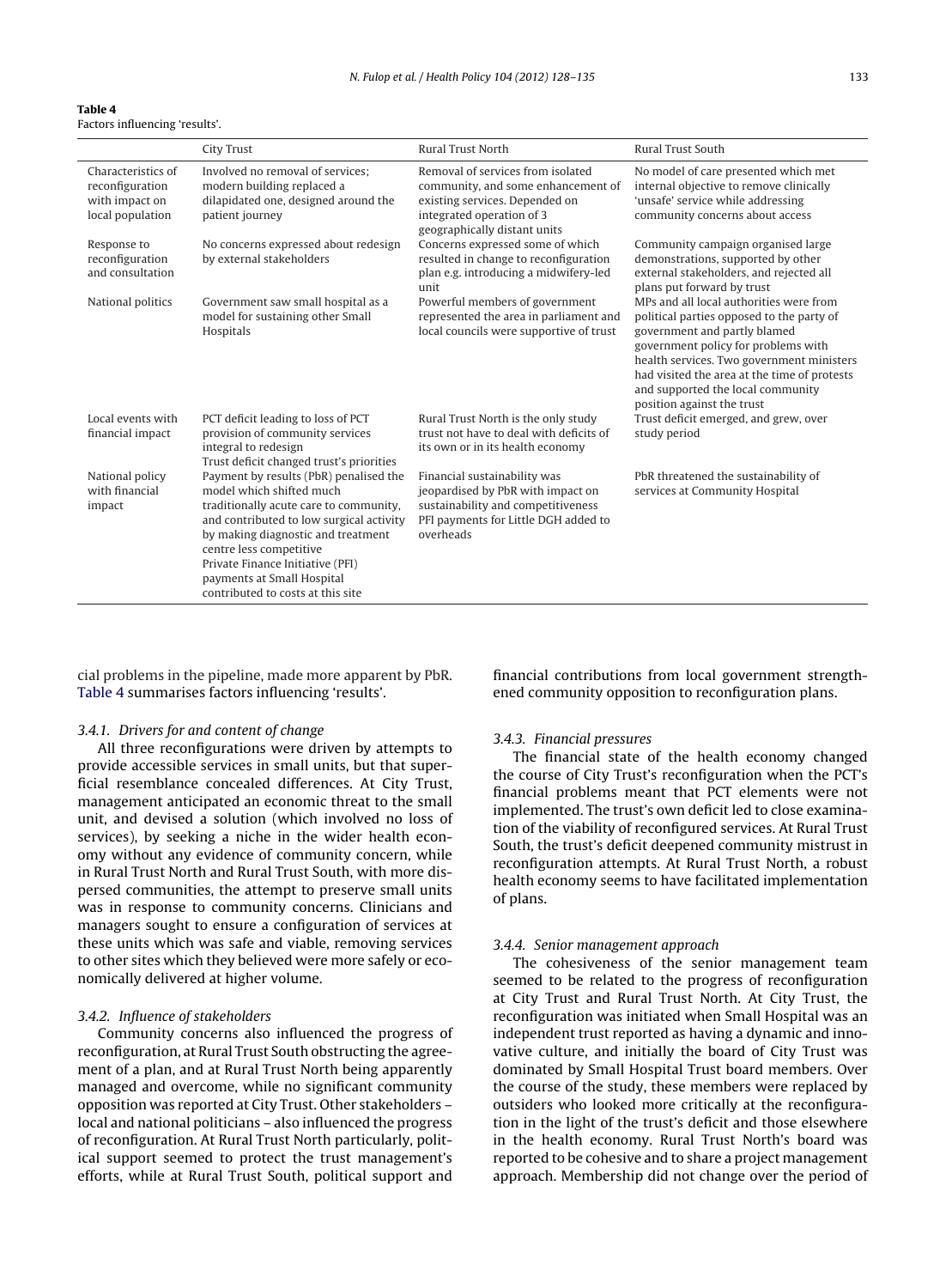<span id="page-6-0"></span>data collection, unlike that of Rural Trust South which had considerable turnover.

## **4. Discussion and conclusions**

Our study of hospital reconfiguration illustrates a range of 'results': in one case (City Trust), reconfiguration plans were implemented fully; in the second they were partially implemented (Rural Trust North); and in the third they were not implemented at all (Rural Trust South). We identify a number of important, inter-related, factors in the process of implementation which influenced these 'results' i.e. what was implemented, confirming what other studies of local implementation of national policies have found (e.g. [4,26,39,40]) i.e. a mix of responding to other national policies which conflict with this one and local contexts and processes. The content of reconfiguration (particularly the extent to which services are withdrawn or made less accessible) and the related strength of local opposition emerged as influential in the outcome of reconfiguration. Where reconfiguration was perceived as a 'downgrading' of service provision, there was more active internal (professional) and external stakeholder involvement as illustrated in Rural Trust North and Rural Trust South, whereas in cases where changes were not perceived as 'downgrading' because services were not being moved from one site to another or closing, as in City Trust, there was less conflict.

Local party politics and their relationship to national party politics played an important role in strengthening the local opposition or creating a secure environment for the trust's management. This was evident in Rural Trust North and Rural Trust South where in the former, local politicians were influential in the party of national government facilitating a more secure environment for change; while in Rural Trust South, local politicians from opposing parties joined forces with public opposition to change. However, in each case, there was a complex web of political and other relationships that need to be taken into account.

The financial context was important in all three cases in terms of the national context of the change in funding arrangements (PbR) and in City Trust and Rural Trust South in terms of specific local difficulties. Rural Trust North, which had nationally influential MPs, seemed to be cushioned from these effects compared with the other two. PbR affected all three trusts' reconfiguration plans contributing to threatening the sustainability of these organisations by imposing a fixed payment which did not cover high overheads of a small unit and making this shortfall transparent [\[41\].](#page-7-0) In two trusts, the legacy of PFI buildings compounded this. Others have noted the inflexibility of PFI arrangements to adapt to new circumstances [\[42\].](#page-7-0)

The role of the senior management team was important in both the process and outcome of reconfiguration, although perhaps mediated by other factors. The turbulent context for Rural Trust South was mirrored by a high turnover in senior management, whereas City Trust and Rural Trust North had highly committed and cohesive senior management teams which designed and initiated implementation.

These factors provided context for the consultation processes (or lack thereof) in all three cases. The differences between the three cases reflected the nature of the proposed changes and local politics rather than the strength of the 'evidence' for change. National policy has tended to over-emphasise the importance of consultation using 'evidence' and underplay these contextual factors (see e.g.  $[5]$ .

We may be entering a new period of rationalisation and reconfiguration in the NHS in England. The NHS is charged with saving £20bn by 2015, and the current proposed reforms including 'any willing provider', whereby private companies will be allowed to compete with the NHS for patients, may add to the pressure on the viability of individual units and whole hospitals. On the other hand, in May 2010 the newly elected coalition government announced an end to 'top-down forced closures' and the need for NHS trusts to pass several tests to allow a closure: support from payers, better public and patient engagement, and clear clinical evidence to justify the change [\[43\]](#page-7-0) – underlining the previous government's belief in a rational, technical process.

This paper highlights the importance of using multiple, longitudinal cases in this study of hospital reconfiguration as it has been able to uncover these contextual factors and how they inter-relate [\[44\].](#page-7-0) Although the three case studies provide examples of different types of reconfiguration, as well as contrasting in the socio-economic characteristics of their populations, and their national and local political context, the fact that they had been in receipt of some funds to support the reconfiguration process, may mean they differ in some important ways from other reconfigurations. However, differences between the cases in terms of context and content enable us to be confident that relations among these factors constitute a robust analysis of the process and 'results' of reconfiguration.

## **Acknowledgements**

This project was funded by the National Institute for Health Research Service Delivery and Organisation programme (project number 08/1304/063). The views and opinions expressed therein are those of the authors and do not necessarily reflect those of the NIHR SDO programme or the Department of Health. We are very grateful to the three trusts for agreeing to participate in the study, and to individual interviewees for their time and interest. We would also like to thank Alice Mowlam for assistance with fieldwork.

#### **References**

- [1] Healy J, McKee M. The role and function of hospitals. In: McKee M, Healy J, editors. Hospitals in a changing Europe. Buckingham: Open University Press; 2002. p. 59–80.
- [2] Farrington-Douglas J, Brooks R. The future hospital: the politics of change. London: Institute for Public Policy Research; 2007.
- [3] Oborn E. Legitimacy of hospital reconfiguration: the controversial downsizing of Kidderminster hospital. Journal of Health Services Research and Policy 2008;13(Suppl. 2):11–8.
- [4] Pettigrew A, Ferlie E, McKee L. Shaping strategic change. London: Sage Publications; 1992.
- [5] Department of Health. Service improvement: quality assurance of major changes to service provision. London: DH; 2007.
- [6] 6 P. Hospital reconfiguration: issues arising from the available recent literature. Unpublished paper; 2004.